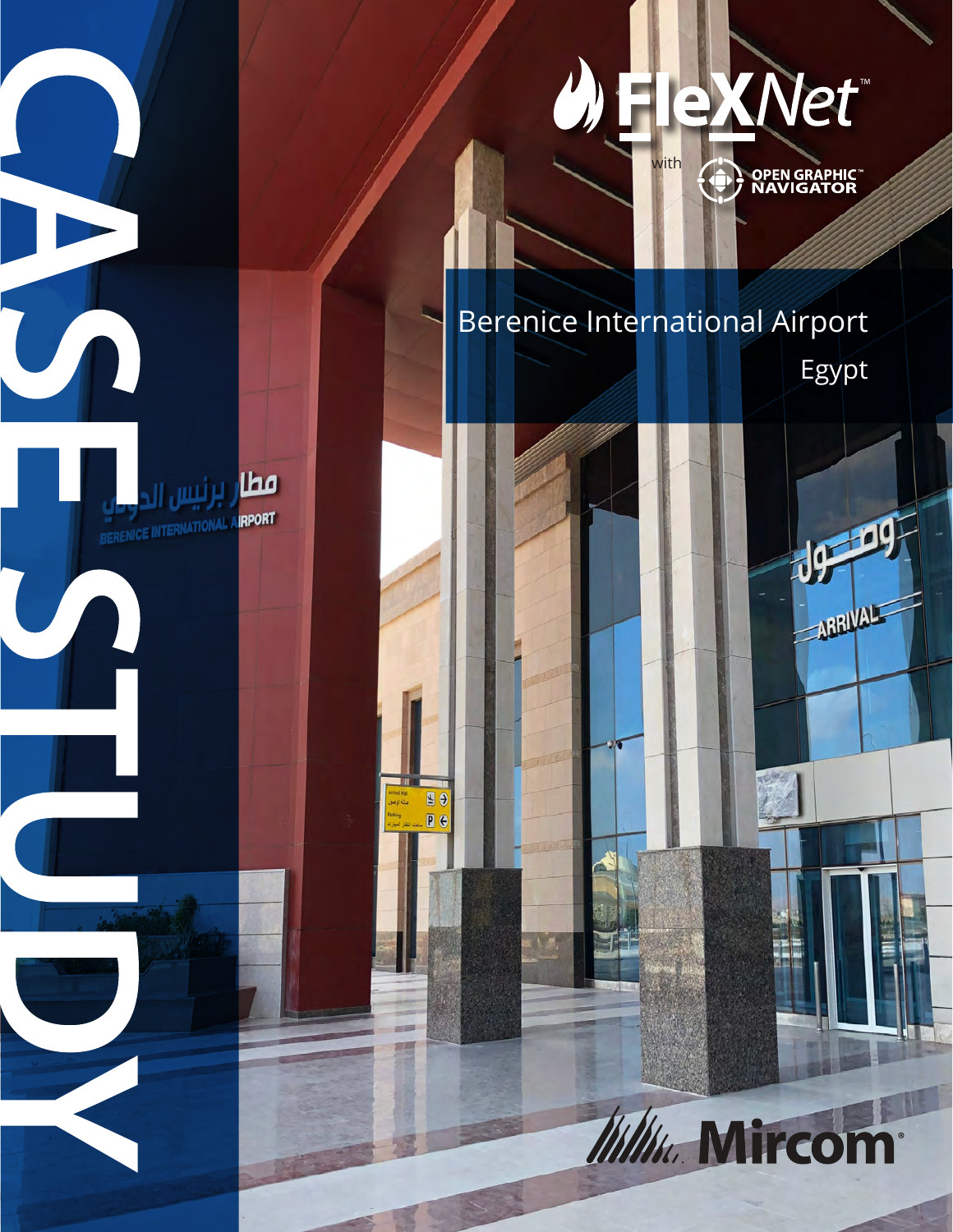

### AT A GLANCE

The Berenice International Airport (BIA) in Egypt is a newly constructed airport hub designed to stimulate tourism and attract visitors to Egypt's Red Sea coast region. The project plays a pivotal role in Egypt's 2030 vision to create a stronger, more prosperous and more vibrant nation.

The BIA spans a massive compound area and is comprised of a total of thirty-seven (37) different buildings. Mircom partnered with the Egyptian Airports Company (EAC) and Telecommunication Engineering Consultant Office (TECO Egypt) to successfully deliver the requirements of a UL listed intelligent networkable fire alarm system and a UL Listed centralized graphical management software workstation. The Mircom solution was completed well within the requested 16 month timeline without issue or delay.

## PROJECT BACKGROUND & SCOPE

The BIA consists of a corridor totaling 3,650 meters in length and 60 meters in width for a total site area of 219,000 square meters. The airport apron can accommodate up to 8 aircrafts simultaneously and the terminal can process up to 600 passengers per hour.

The project includes a 58-meter-high control tower, and 37 technical, administrative, and service buildings including:

- Air traffic building
- Terminal building
- Airside guard house (2)
- Guard house buildings (2)
- Project gate building
- Airport maintenance building
- Mosque
- Water tank building
- Water tank chlorination
- Water Tank
- Chiller building
- West water treatment buildings (2)
- Electrical substation buildings (6)
- Electrical station building
- Housing facility building
- Soldier mess
- Weapons storehouse building
- Warehouse office facility
- Fire fighting building
- Meteorology building
- Garage building
- Airport waste building
- Security building
- Permission building
- Gate security buildings (2)
- Lighting substation building (2)
- Lighting building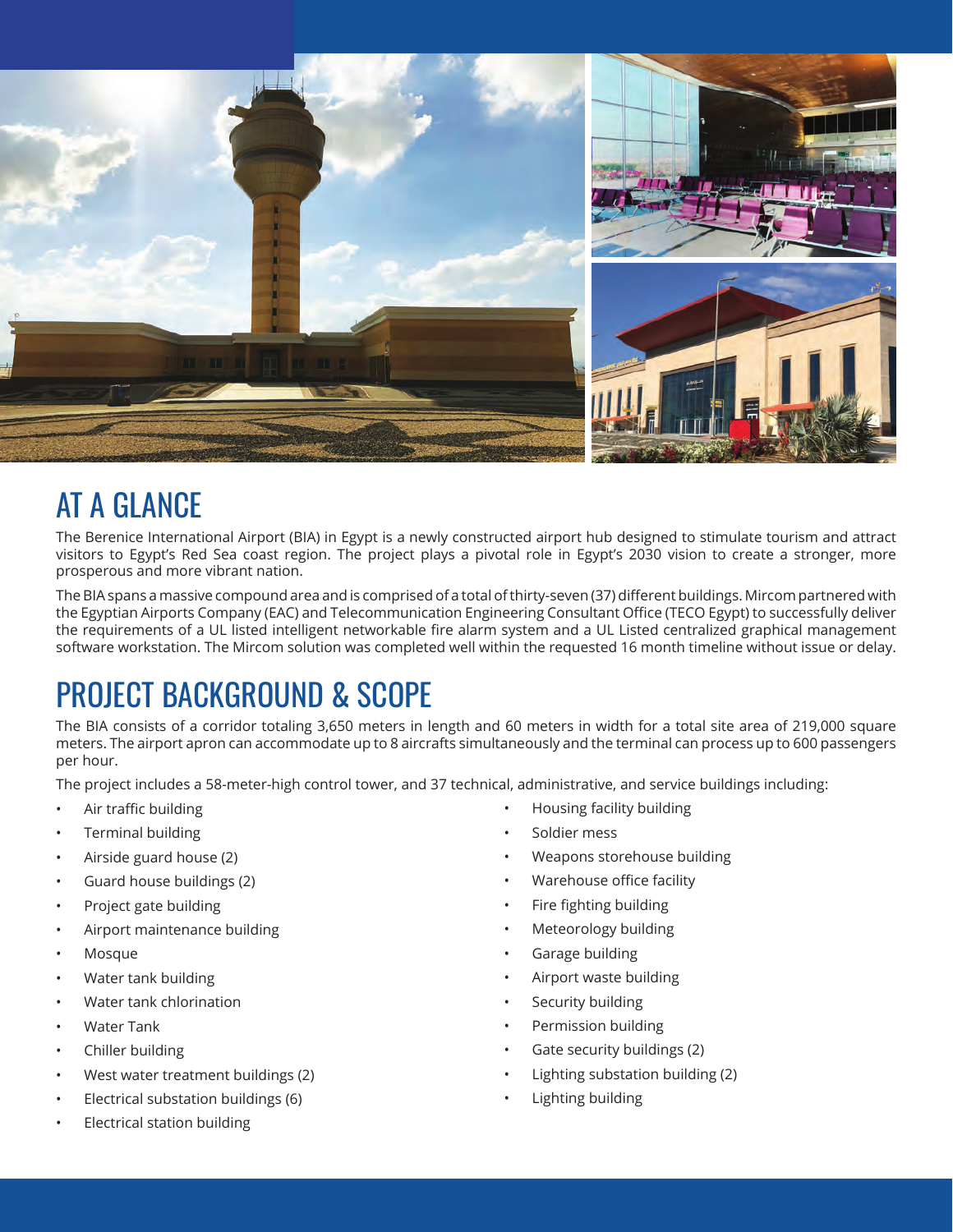#### **CHALLENGE**

The EAC requested a UL Listed networked addressable fire alarm system with centralized graphical software for the project. The challenge in implementing the system was working with the massive compound area and the vast distance between the BIA's 37 buildings, as well as the location of the airport relative to the distance from TECO Egypt's national headquarters (over 1,000 km).

An additional challenge was the request by EAC to have a master fire alarm control panel (MFACP) programmed to monitor and control all buildings in the network, and to have all fire alarm control panels (FACP) displaying and controlling only local events for each building.

Despite the obstacles of distance and various advanced programming requests, Mircom was expertly able to fulfill all client requirements within the precise timeline in an efficient and effective manner.

### THE MIRCOM SOLUTION

To address the challenges presented by the BIA, EAC chose Mircom's FleX-Net for its robustness and ease of programing. The solution encompassed nine (9) FleX-Net control panels connected by fourteen (14) kilometers of single mode optical fiber network.

FleX-Net panels offer modular configuration to meet a wide variety of applications. Designed for peer-to-peer network communications, the FleX-Net Series allows for up to 63 nodes, while providing reliability, flexibility, and expandability. It also has capability to allow for multiple customer configurations in real time for end users. FleX-Net is designed to be upgradeable in the future with end users having the ability to further customize the system in the event of building upgrades or renovations.

The FleX-Net Fire Alarm system is also configured with integrated smoke control management and BACnet/IP for high-level software integration within a building management system (BMS).

A major advantage of FleX-Net's programming is that it can be executed from any single FACP throughout the BIA, without requirement for programing each panel individually.

During the final stages of the BIA project, EAC requested to designate the FACP in the Terminal Building as the MFACP. This was easily achieved by utilizing FleX-Net's Node Grouping feature to monitor building events within specific locations rather than utilizing its default global events design.

Mircom's Open Graphic Navigator (OpenGN) was also selected by EAC for its UL Listed 3D centralized fire alarm graphic management software. OpenGN provides real-time local or remote monitoring and control of buildings and campuses. As a powerful integration tool, OpenGN allows operators to monitor remote sites from multiple workstations.

### SYSTEM SUMMARY

The BIA installation incorporates nine (9) FleX-Net Series networkable fire alarm control panels with more than 2,500 initiating and notification field devices, seven (7) Intelligent addressable expander power supply units (INX-10A), 350 notification devices, 900 spot type detectors and 1250 modules. It also includes the Mircom Open Graphic Navigator (OpenGN) 3D central graphic station.

The BIA fire alarm system also utilizes special application fire detection devices provide by Mircom including explosion proof heat detectors, explosion proof smoke detectors, hydrogen gas detectors, aspiration smoke detectors and a linear heat detection system.





OpenGN provides 3D troubleshooting for the entire campus, which is the perfect solution for this large campus property where being able to guide emergency personnel to precise locations is crucial.



OpenGN provides 2D troubleshooting for a specific area or layout.